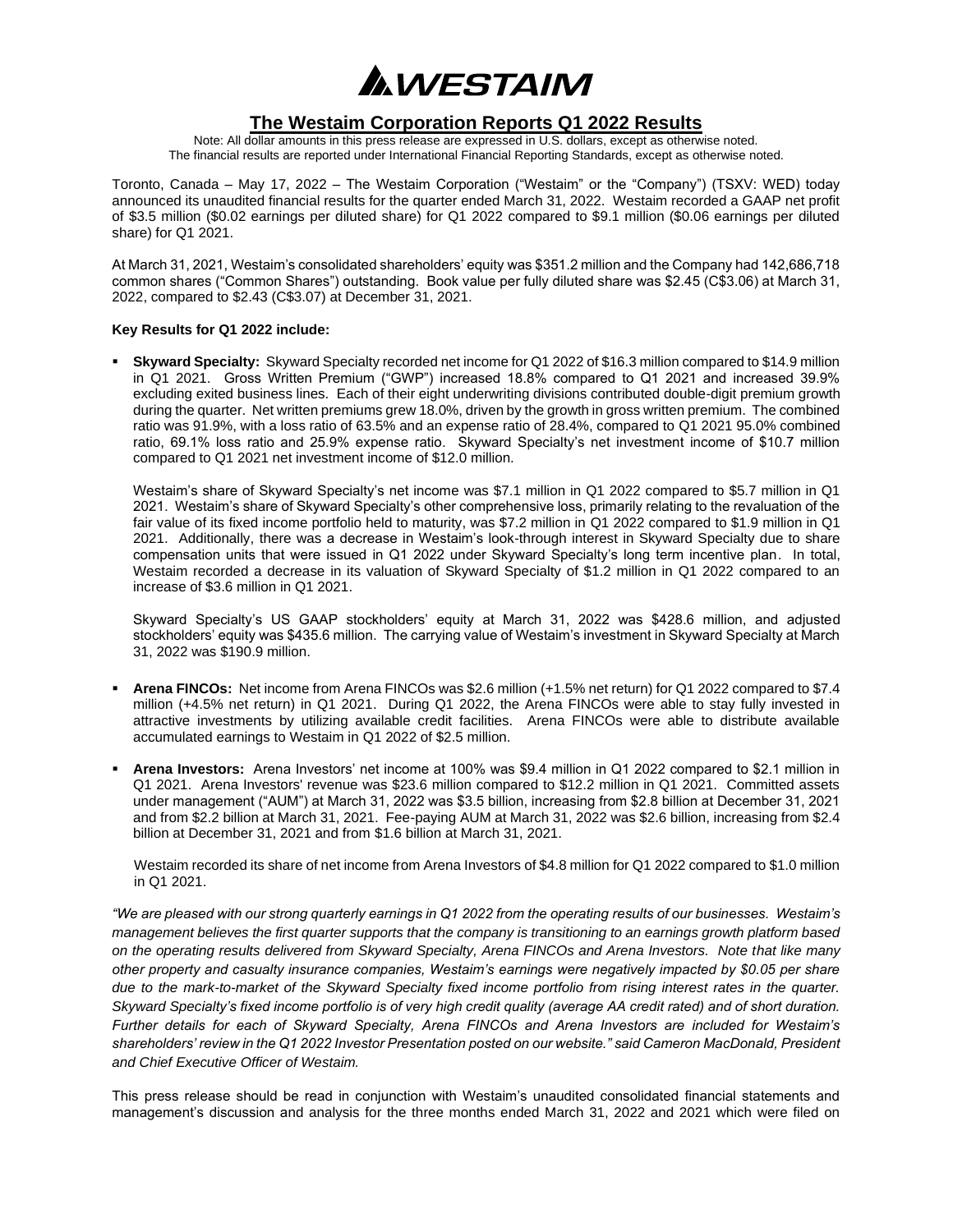SEDAR at [www.sedar.com.](http://www.sedar.com/) These documents and the Company's Q1 2022 Investor Presentation can be found and on the Company's website at [www.westaim.com.](http://www.westaim.com/)

## Non-GAAP Financial Measures

Westaim reports its consolidated financial statements using generally accepted accounting principles ("GAAP") and accounting policies consistent with International Financial Reporting Standards ("IFRS"). Westaim uses both IFRS and non-generally accepted accounting principles ("non-GAAP") measures to assess performance. The Company cautions readers about non-GAAP measures that do not have a standardized meaning under IFRS and are unlikely to be comparable to similar measures used by other companies. Book value per share, adjusted profit and comprehensive income excluding unusual items, and adjusted earnings per share – diluted are non-GAAP measures. Readers are urged to review Section 15 *Non-GAAP Measures* in Westaim's Management's Discussion and Analysis in respect of its unaudited consolidated financial statements for the three months ended March 31, 2022 and 2021 (the "MD&A") which discloses historical figures for book value per share, adjusted profit and comprehensive income excluding unusual items, and adjusted earnings per share – diluted in respect of the three months ended March 31, 2022 as well as additional disclosures regarding these measures. The financial information relating to Skyward Specialty, Arena Investors and Arena FINCOs contained in the MD&A is unaudited and has been derived from the financial statements of the related entities. Readers are cautioned that the Skyward Specialty financial information and certain Arena Investors and Arena FINCO financial information, including any non-GAAP measures contained therein, has not been reconciled to IFRS and so may not be comparable to the financial information of issuers that present their financial information in accordance with IFRS.

## About Westaim

Westaim is a Canadian investment company specializing in providing long-term capital to businesses operating primarily within the global financial services industry. The Company invests, directly and indirectly, through acquisitions, joint ventures and other arrangements, with the objective of providing its shareholders with capital appreciation and real wealth preservation. Westaim's strategy is to pursue investment opportunities with a focus towards the financial services industry and grow shareholder value over the long term. Westaim's investments include significant interests in Skyward Specialty, Arena Investors and Arena FINCOs. Skyward Specialty, the HIIG Partnership, Arena FINCOs and Arena Investors are defined in the notes to Westaim's audited consolidated financial statements for the year ended December 31, 2021 and 2020 and the MD&A. Westaim's Common Shares are listed on the TSX Venture Exchange under the trading symbol WED.

For more information, contact: J. Cameron MacDonald, President and Chief Executive Officer or Robert T. Kittel, Chief Operating Officer The Westaim Corporation info@westaim.com (416) 969-3333